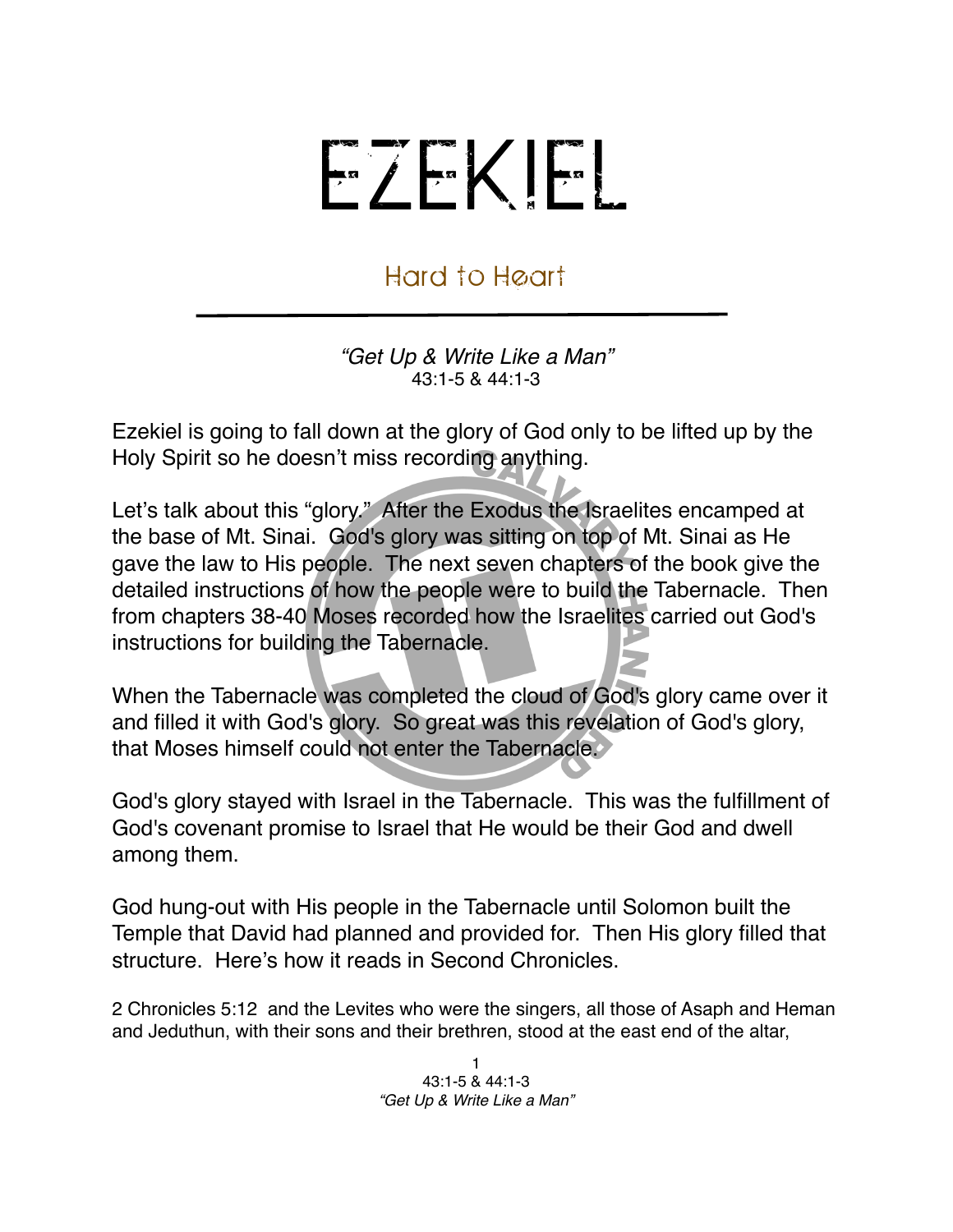clothed in white linen, having cymbals, stringed instruments and harps, and with them one hundred and twenty priests sounding with trumpets -

2 Chronicles 5:13 indeed it came to pass, when the trumpeters and singers were as one, to make one sound to be heard in praising and thanking the Lord, and when they lifted up their voice with the trumpets and cymbals and instruments of music, and praised the Lord, saying: "For He is good, For His mercy endures forever," that the house, the house of the Lord, was filled with a cloud,

2 Chronicles 5:14 so that the priests could not continue ministering because of the cloud; for the glory of the Lord filled the house of God.

2 Chronicles 7:1 When Solomon had finished praying, fire came down from heaven and consumed the burnt offering and the sacrifices; and the glory of the Lord filled the temple.

2 Chronicles 7:2 And the priests could not enter the house of the Lord, because the glory of the Lord had filled the Lord's house.

2 Chronicles 7:3 When all the children of Israel saw how the fire came down, and the glory of the Lord on the temple, they bowed their faces to the ground on the pavement, and worshiped and praised the Lord, saying: "For He is good, For His mercy endures forever."

Fast forward to the sixth century BC and the time of Ezekiel's prophecy. Ezekiel witnessed the presence of the Lord, His glory, **leaving the Temple**. This happened in stages as God's glory first left the Holy of Holies (10:4) and paused at the threshold of the Temple. Ezekiel described the process in detail as cherubim move with God's glory from place to place. Then in 10:18-19, the glory of the LORD left the threshold and rested above the east gate of the Temple.

God's glory then left the east gate of the Temple and rested on the mountain east of the city. This is the Mount of Olives. His glory had departed.

The Israelites would return to Jerusalem rebuild a Temple after their exile in Babylon ended around 515BC. It was called the Second Temple or Zerubbabel's Temple.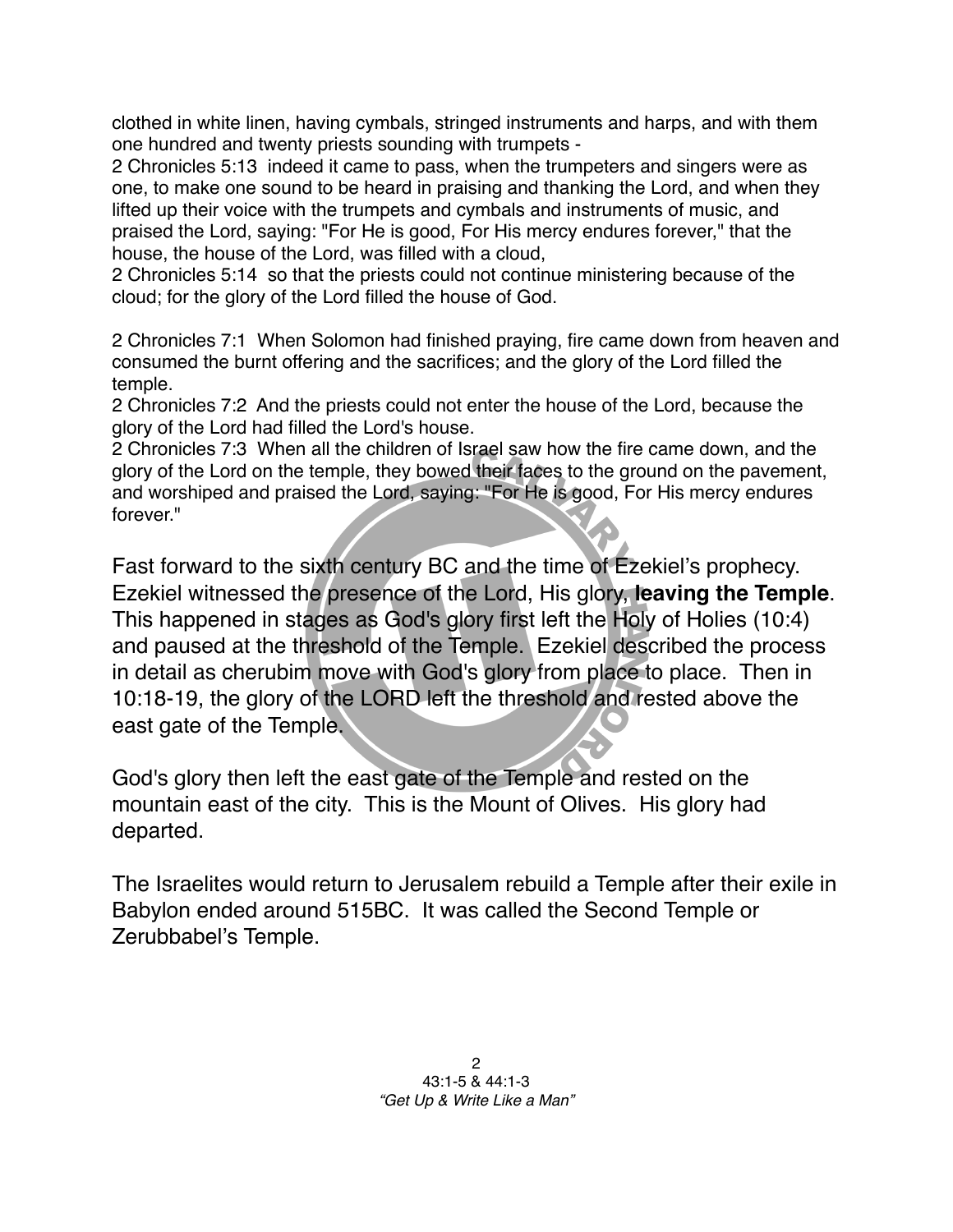Half a millennia later, perhaps a decade before Jesus was born in Judea, the Second Temple was in such severe need of repairs that the reigning king, Herod the Great, refurbished it completely, greatly expanding its size.

**The glory of the Lord never dwelt in the Second Temple**. Neither will the Lord be present in the Temple that will be built during the Great Tribulation.

Fast farther forward to the Millennial Kingdom - the one thousand year reign of Jesus over the earth following His Second Coming. He sets foot on the Mount of Olives then comes in through the east gate of the Millennial Temple and once again the glory of God will dwell among His people.

Ezekiel 43:1 Afterward he brought me to the gate, the gate that faces toward the east. Ezekiel 43:2 And behold, the glory of the God of Israel came from the way of the east. His voice was like the sound of many waters; and the earth shone with His glory. Ezekiel 43:3 It was like the appearance of the vision which I saw - like the vision which I saw when I came to destroy the city. The visions were like the vision which I saw by the River Chebar; and I fell on my face.

Ezekiel 43:4 And the glory of the Lord came into the temple by way of the gate which faces toward the east.

Ezekiel 43:5 The Spirit lifted me up and brought me into the inner court; and behold, the glory of the Lord filled the temple.

Jesus is coming again. When He ascended into Heaven from the Mount of Olives in the first chapter of the Book of Acts the two men in white who were there said, "Men of Galilee, why do you stand gazing up into heaven? This same Jesus, who was taken up from you into heaven, will so come in like manner as you saw Him go into heaven" (v11).

One author spoke of Christ's Second Coming this way:

There is nothing more clearly stated in the Bible than the fact that Jesus Christ is coming again. The second coming of Christ to this earth - His visible, literal, physical, glorious return - is explicitly referred to 1,845 times in the Bible. It is mentioned in twenty-three of the twenty-seven New Testament books.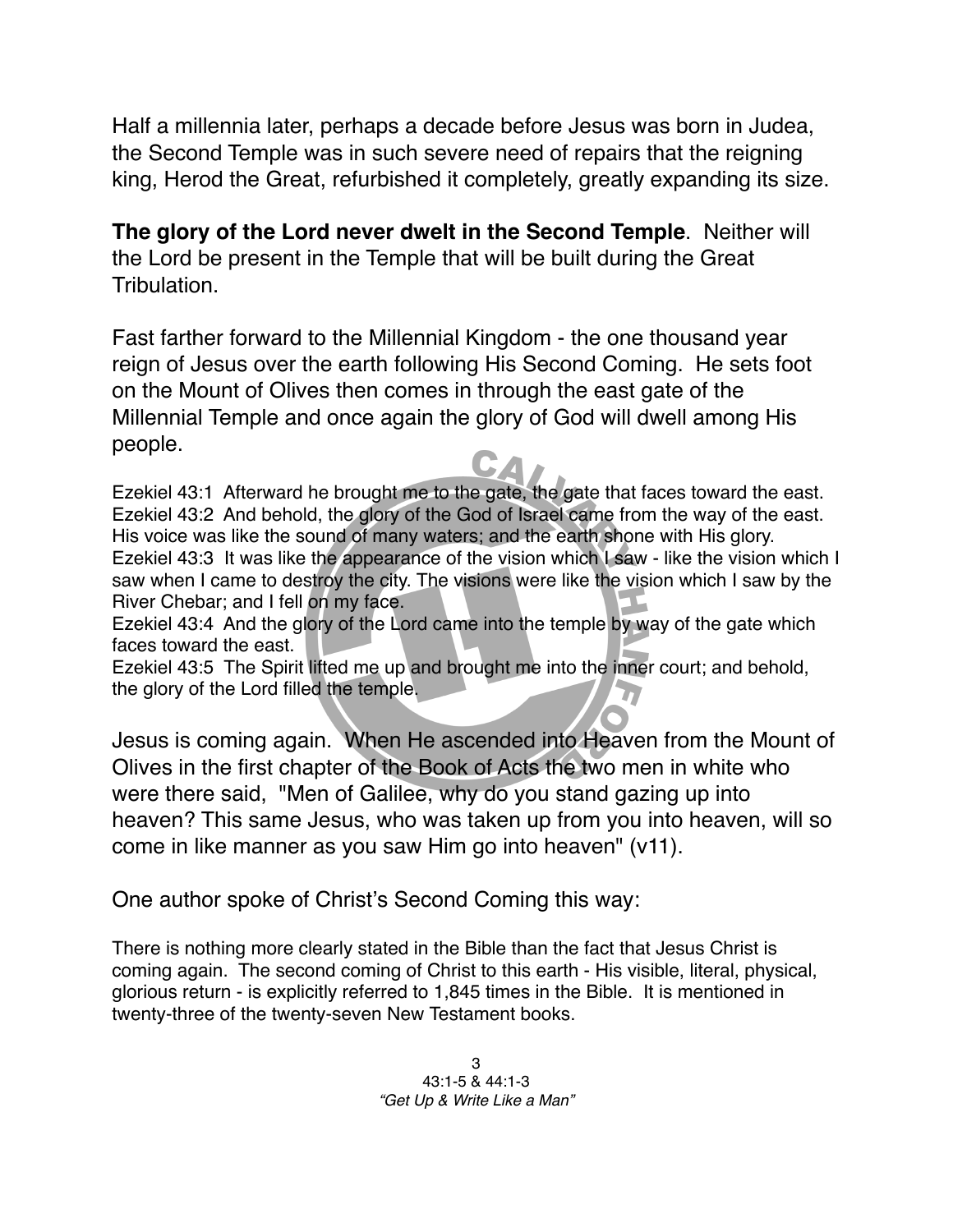He's coming to the Mount of Olives. Here is the description in the prophecy of Zechariah.

Zechariah 14:4 And in that day His feet will stand on the Mount of Olives, Which faces Jerusalem on the east. And the Mount of Olives shall be split in two, From east to west, Making a very large valley; Half of the mountain shall move toward the north And half of it toward the south.

Zechariah 14:5 Then you shall flee through My mountain valley, For the mountain valley shall reach to Azal. Yes, you shall flee As you fled from the earthquake In the days of Uzziah king of Judah. Thus the Lord my God will come, And all the saints with You. Zechariah 14:6 It shall come to pass in that day That there will be no light; The lights will diminish.

Zechariah 14:7 It shall be one day Which is known to the Lord Neither day nor night. But at evening time it shall happen That it will be light.

Zechariah 14:8 And in that day it shall be - That living waters shall flow from Jerusalem, Half of them toward the eastern sea And half of them toward the western sea; In both summer and winter it shall occur.

Zechariah 14:9 And the Lord shall be King over all the earth. In that day it shall be "The Lord is one," And His name one.

Zechariah 14:10 All the land shall be turned into a plain from Geba to Rimmon south of Jerusalem. Jerusalem shall be raised up and inhabited in her place from Benjamin's Gate to the place of the First Gate and the Corner Gate, and from the Tower of Hananel to the king's winepresses.

Zechariah 14:11 The people shall dwell in it; And no longer shall there be utter destruction, But Jerusalem shall be safely inhabited.

It's hard to be dogmatic about the exact sequence of events *at* and *immediately following* the Second Coming. Here are a few details.

- After His Second Coming, and before the Millennium begins, Jesus must judge the nations. He's going to identify believers and nonbelievers who have survived the ravages of the Great Tribulation. Nonbelievers will be cast into Hades to await the second resurrection and their final eternal judgment. Believers will enter into the Millennial Kingdom as its first human citizens. In Matthew twenty-five this is described as separating the sheep from the goats.
- In his prophecy, in chapter twelve, Daniel tells us there will be an additional length of time between the end of the Great Tribulation at Christ's coming and the beginning of the kingdom on earth. He speaks of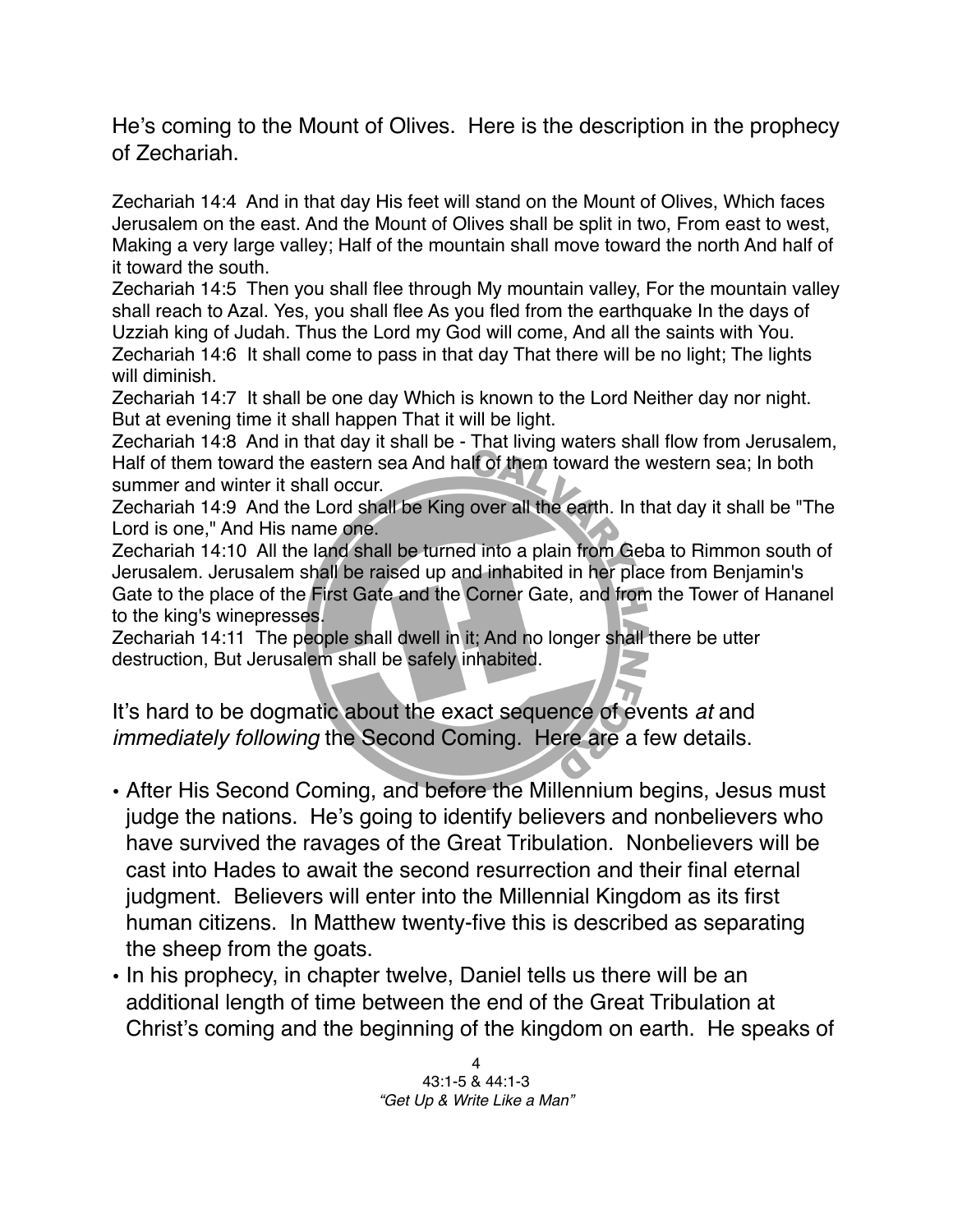an additional 30 days, then of an additional 45 days. Nowhere are we told why these additional days are necessary, but we can certainly speculate that they are needed to complete the judgment of the nations we just mentioned as well as gather Israel to their Messiah.

• At some point Jesus will come to the Temple that has been built, the Millennial Temple, and enter it through the east gate.

The Millennial Temple, by the way, **will not be a refurbished Tribulation Temple.** We learn from Ezekiel that the Millennial Temple will not be built on the site of the first and second Temples. It will be in a new location, which earlier was described by Ezekiel as "the separation."

Several passages of Scripture tell us that at the Lord's Second Coming there will be a great earthquake that upsets the topography of Israel (Isaiah 40:1-5, Ezekiel 38:18-22, Revelation 16:17-21, Zechariah 14:2-10).

It is reasonable to suppose that the Tribulation Temple will be destroyed by the final earthquake at Jesus' appearing in glory, or by the final military invasion of Jerusalem during Armageddon.

Engineers have determined that the Millennial Temple being described by Ezekiel is much too large to fit on the current Temple Mount site. It will be on a new site, called "the separation."

I came across some fascinating historic information regarding the Mount of Olives. Let me read something to you.

The Jewish calendar was extremely important in the religious life of the nation. The entire religious cycle of Jewish worship is based upon beginning the calendar on the correct day.

Accordingly, the Jewish calendar is based on a series of monthly cycles. The Feasts of the New Moon, Passover, Tabernacles and others were based on when each month began.

The appearance of the new moon was the key. The Sanhedrin (the highest ruling body in Israel) had the sole authority to decide when the new moon appeared. A special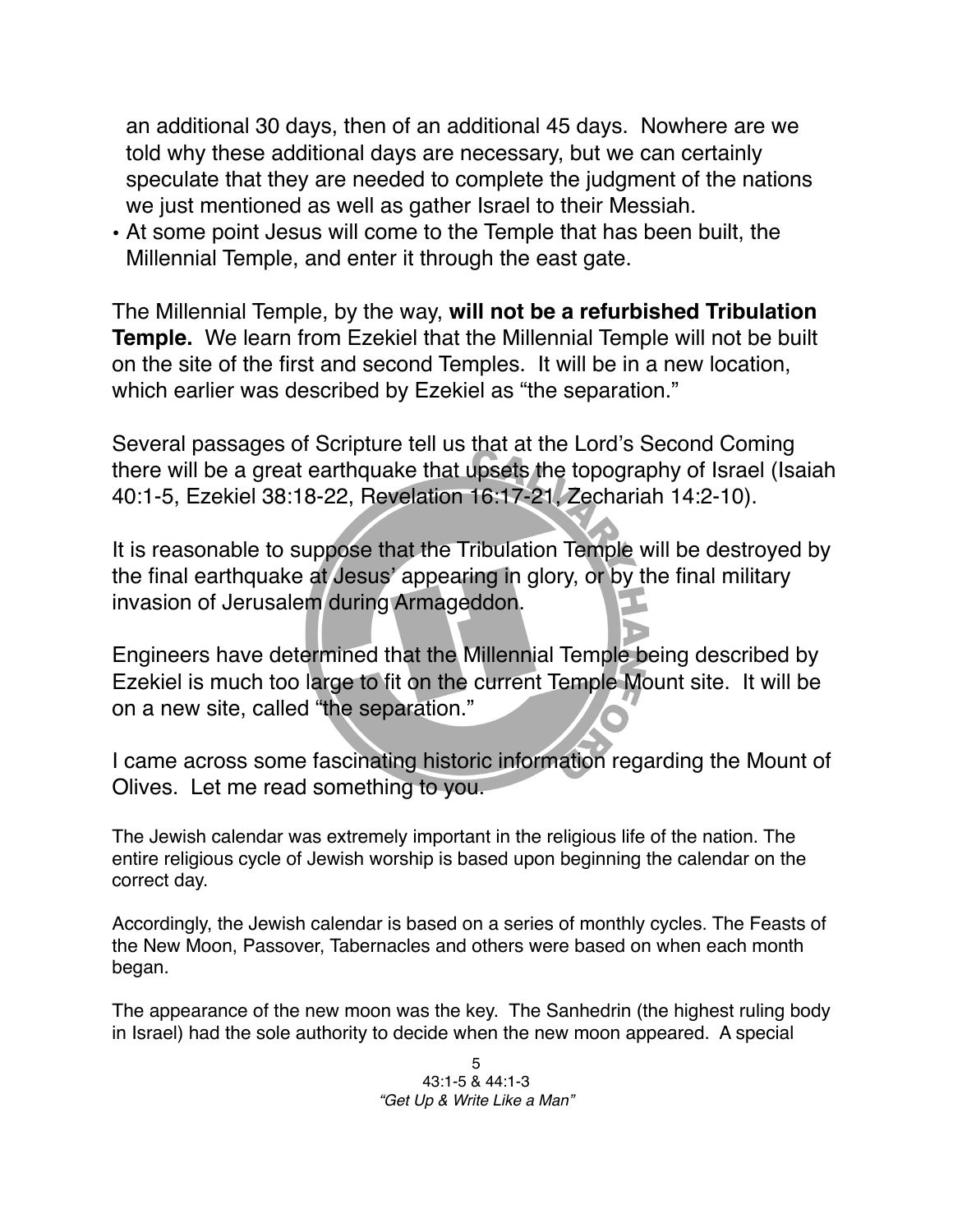court of three was delegated the task to test witnesses who would testify that they had seen the new moon

Once a determination was made by a court of three, a fire signal went out to inform the Jewish people everywhere of the new month. The fire signals began at the Mount of Olives.

The Junior Jewish Encyclopedia said this about the fire signals:

"In ancient times, before astronomical calculations were made mathematically exact, the people of Judea watched the skies for the appearance of the new moon. As soon as it was spotted by witnesses, great bonfires were lit on the hilltops to speed the news. Burning torches signaled from mountain to mountain, beginning with Jerusalem's Mount of Olives and on as far as the Babylonian frontier."

As Jesus ascended from the Mount of Olives, **it was the greatest signal fire of all history!** His disciples went from there spreading the news of His life, death, and resurrection to the darkest parts of the globe.

When Jesus returns to the Mount of Olives, it will again be a great signal to the world.

Another interesting fact about the Mount of Olives. Perhaps you knew this but it was news to me.

From Biblical times until today, Jews have been buried on the Mount of Olives. The necropolis on the southern ridge... was the burial place of the city's most important citizens in the period of the Biblical kings. There are an estimated 150,000 graves on the Mount, including tombs traditionally associated with Haggai, Zechariah and Malachi...

Let's talk about the east gate. It is sometimes referred to as the Golden Gate. It was the main gate to the first and second Temples. It was through this gate that Jesus rode into Jerusalem on Palm Sunday as the crowds hailed Him as King.

Ezekiel mentions this east gate again in chapter forty-four.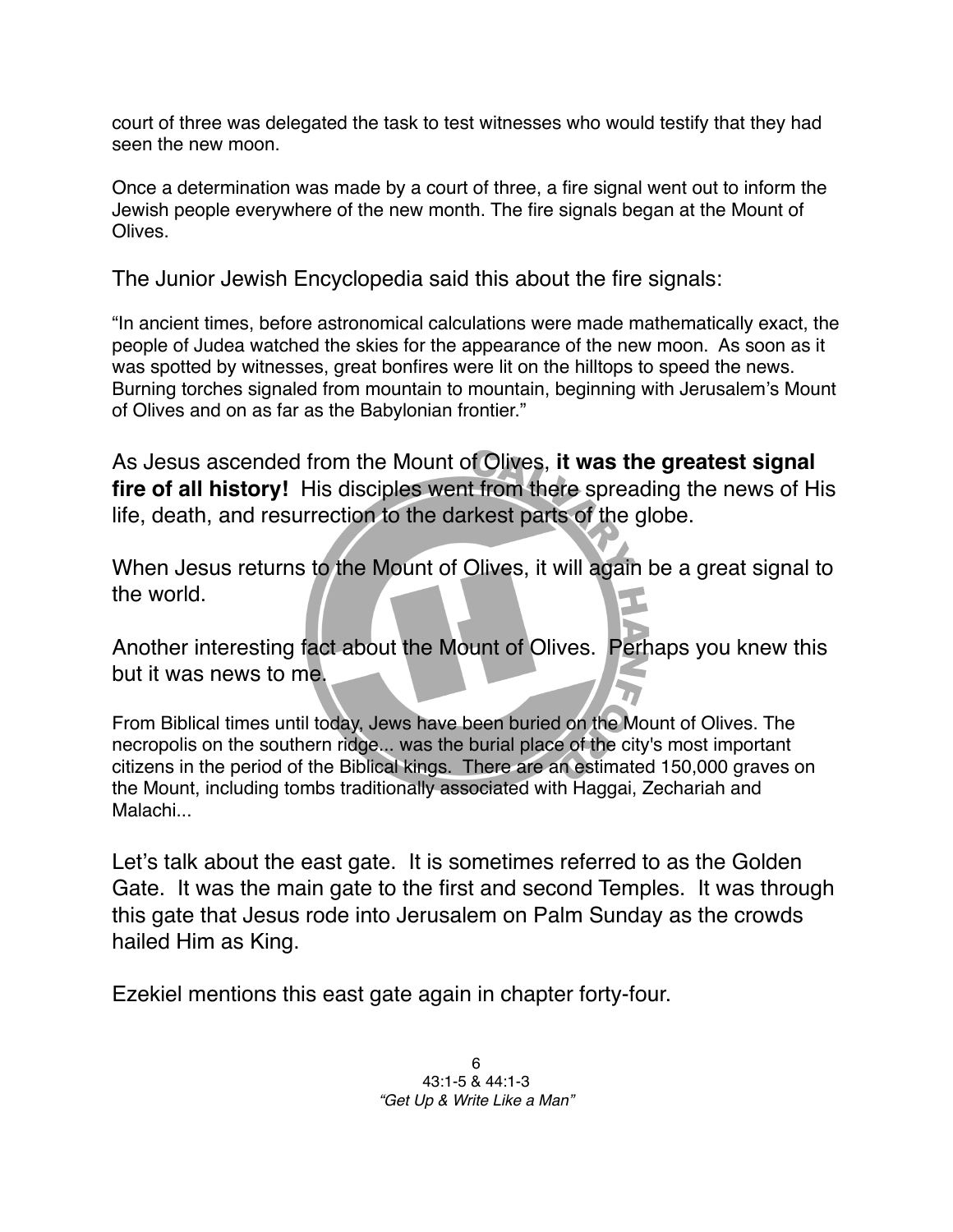Ezekiel 44:1 Then He brought me back to the outer gate of the sanctuary which faces toward the east, but it was shut.

Ezekiel 44:2 And the Lord said to me, "This gate shall be shut; it shall not be opened, and no man shall enter by it, because the Lord God of Israel has entered by it; therefore it shall be shut.

Ezekiel 44:3 As for the prince, because he is the prince, he may sit in it to eat bread before the Lord; he shall enter by way of the vestibule of the gateway, and go out the same way."

According to several sources I researched, the current east gate of the Second Temple was sealed centuries ago and remains sealed today. Here's an example of what you'll find if you search it out.

It is interesting that this gate is the only one of the eight gates in Jerusalem that is sealed. The Arabs believe that since the Jews expect that Messiah would come through this gate... they would try to prevent any possibility of His return.

... in 1517 when the Turks conquered Jerusalem under the leadership of Suleiman the Magnificent. He commanded that the city's ancient walls be rebuilt, and in the midst of this rebuilding project, for some unknown reason, he ordered that the Eastern Gate be sealed up with stones.

Legends abound as to why Suleiman closed the Gate. The most believable one is that while the walls were being rebuilt, a rumor swept Jerusalem that the Messiah was coming. Suleiman called together some Jewish rabbis and asked them to tell him about the Messiah. They described the Messiah as a great military leader who would be sent by God from the east. He would enter the Eastern Gate and liberate the city from foreign control.

Suleiman then decided to put an end to Jewish hopes by ordering the Eastern Gate sealed. He also put a Muslim cemetery in front of the Gate, believing that no Jewish holy man would defile himself by walking through a Muslim cemetery.

This is interesting, but as we've said, the Millennial Temple will *not* share the same locale as the current Temple ruins. *The Bible Knowledge Commentary* notes this and says,

Some have thought that the "Golden Gate" of Jerusalem, now sealed, is the gate spoken of here. However, the dimensions of the "Golden Gate" do not correspond with Ezekiel's gate, which is still future.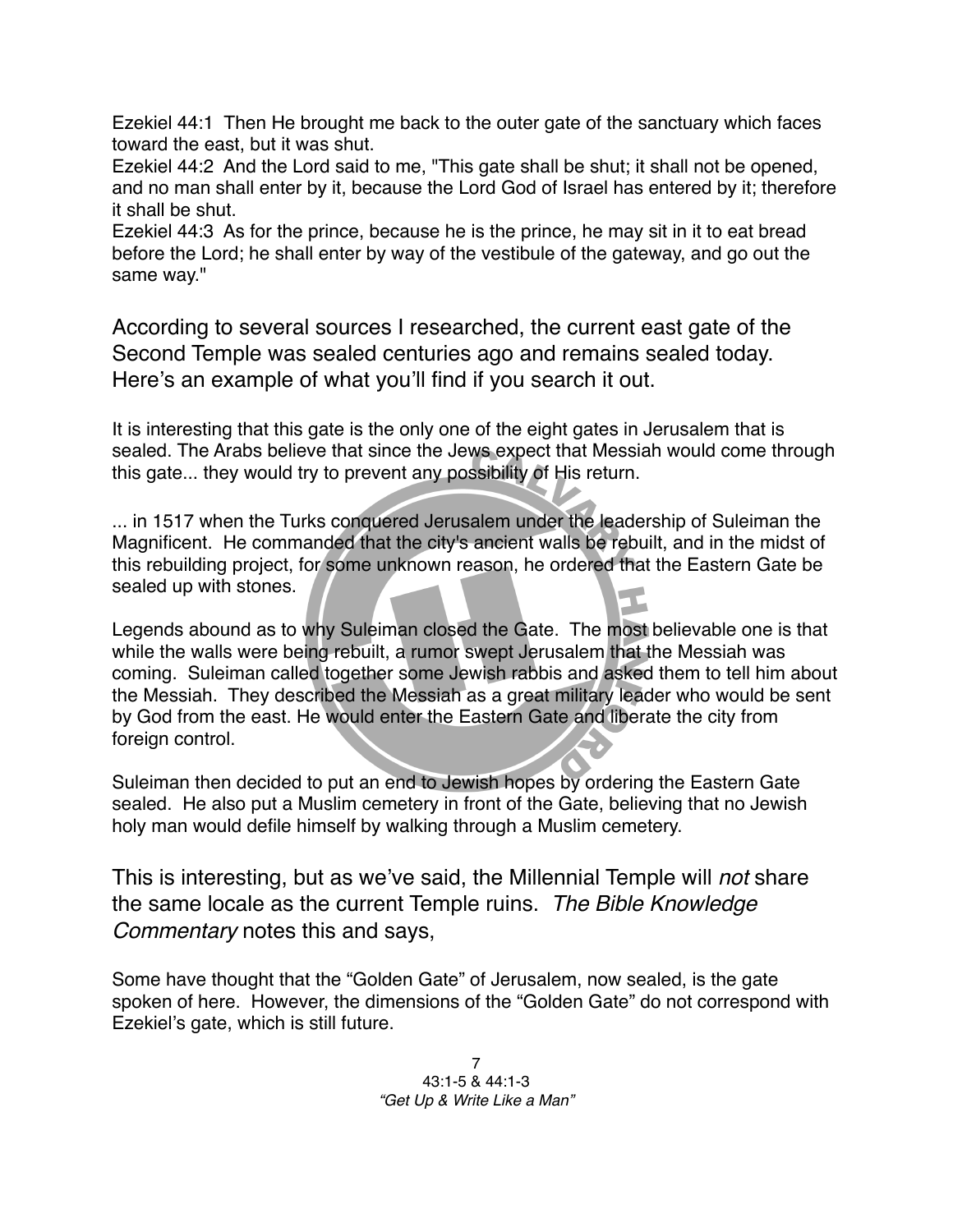The point of verses one through three of chapter forty-four seems to be that when Jesus returns only He will use the east gate of the Temple - no one else. He will initially enter the Temple through it and it will be His to use exclusively.

Ezekiel was overcome. He "fell on [his] face" at the vision of the return of the Lord to the Temple.

**The Holy Spirit lifted him up!** Instead of being prone, the Spirit wanted him upright and able to witness the moment when the "glory of the Lord filled the temple."

We often think that the most powerful manifestations of God in our midst will overcome us, knock us down, render us incapacitated. That certainly can happen. I can't help but think of Saul in the Old Testament being overcome by the spirit of prophecy. Or Saul of Tarsus on the Damascus road being overcome by Jesus.

But here there was a powerful manifestations of the presence of God in which the Lord specifically wanted his prophet to be on his feet, on duty, witnessing and recording everything.

It can be hard for us individually and corporately to stay balanced in this area of God manifesting Himself to us by His Spirit.

- On the one hand we see all manner of excesses in which the Holy Spirit gets blamed for fleshly, weird behaviors.
- On the other hand we can be so quick to quench anything that is out of the ordinary even though it may fit within biblical parameters.

Every now and then a movement will occur in which the Holy Spirit seems to be doing remarkable things. Problem is, some of those things are simply unbiblical. The explanation put forth by the proponents is that when the Spirit moves, initially there will be excesses. This, they say, is to be expected.